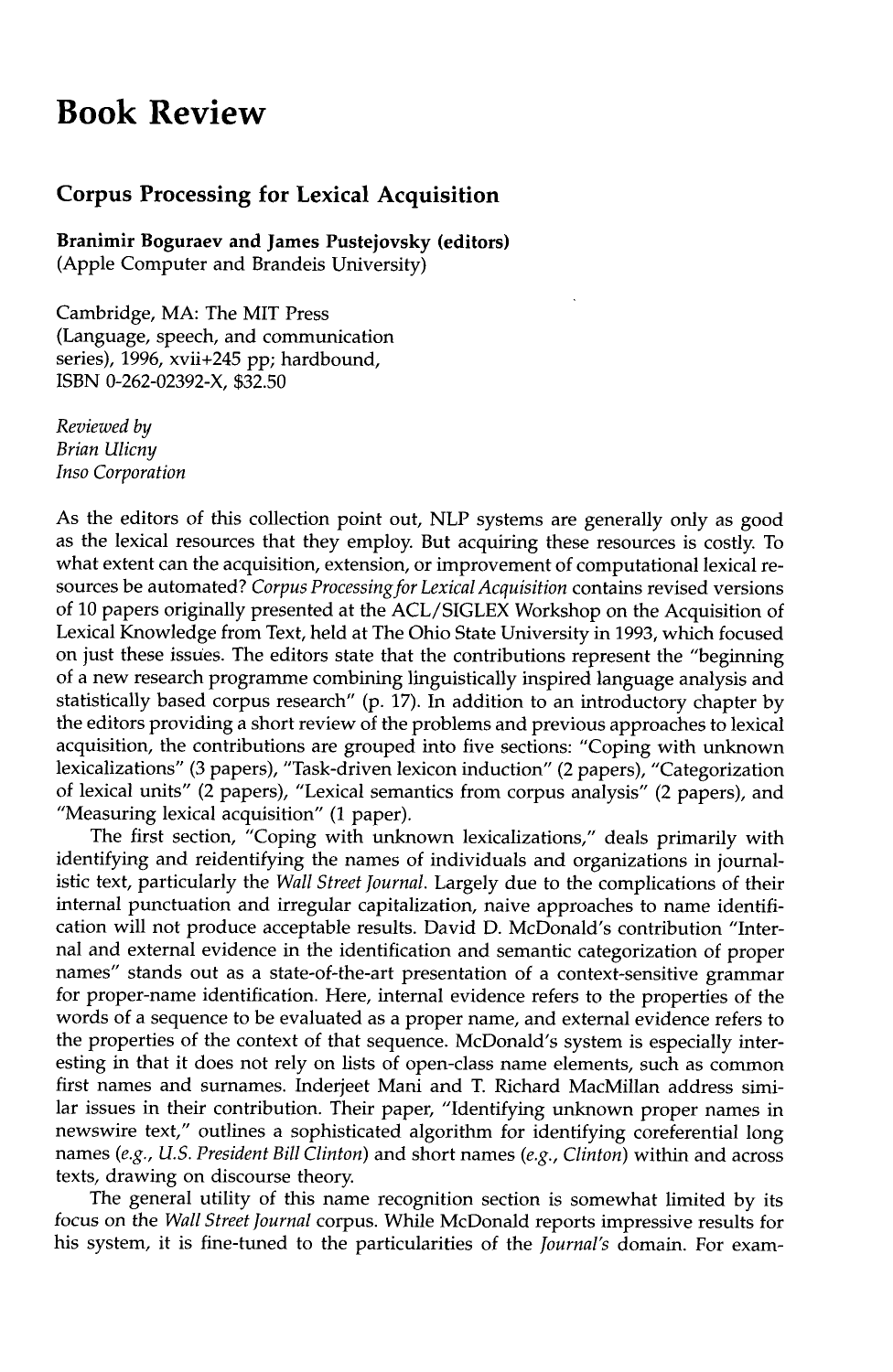ple, McDonald's system takes proper names not to extend across possessives (p. 35), thereby excluding *Bram Stoker's Dracula* and *Babette's Feast* (two recent film titles) as single names, not to mention *sex, lies, and videotape* (all lowercase). For comparison, it would be helpful to see some discussion of name recognition and resolution in very poorly edited text, such as Usenet newsgroup corpora.

The second section, "Task-driven lexicon induction," reports work on the application of machine learning techniques to the problem of word-sense discrimination. Marti Hearst and Hinrich Schütze describe a variety of techniques for modifying the WordNet lexicon by means of lexical co-occurrence statistics from a specialized corpus in order to better identify the subject matter of documents. Similar techniques are proposed and evaluated in the contribution by Claudia Leacock and her colleagues Geoffrey Towell and Ellen Voorhees.

The third and fourth sections deal largely with the acquisition of argument structure from corpora and verb categorization. Roberto Basili and his colleagues report on their CIAULA system for inducing verb classifications within specialized text domains and provide an interesting discussion of the methodological considerations that went into its design. The system seems to require sophisticated manual markup of subcategorization patterns as input to the system. Basili et al. report that the verb clusters discovered may be "unintuitive" (p. 127), but it was unclear how the resulting clusters of verbs with varying adicities and subcategorization frames constituted a reasonable grouping of verbs. Here, perhaps, Beth Levin's work on English verb classes (Levin 1993) might serve as a better point of departure for future work in both English and other languages (cf. Jones et al. 1994).

Scott Waterman's contribution makes interesting use of the notion of "edit distance" in pattern matching, which has been successfully applied to problems in genetics, handwriting analysis, and other fields, in the problem of extracting the subcategorization patterns of various prepositions.

Victor Poznański and Antonio Sanfilippo give a crisp overview of their CorPSE system (Corpus-based Predicate Structure Extractor), which combines information from the *Longman Lexicon of Contemporary English* with corpus data in order to automatically assign thematic roles and verb senses in parsing. Somewhat less clear is Chinatsu Aone and Douglas McKee's contribution. They seek to automatically assign all verbs in English, Spanish, and Japanese to four situation types: *caused process, process-or-state, agentive-action,* and *inverse-state.* No linguistic motivation is provided for this very unintuitive set of classifications, so it is nearly impossible to evaluate their work. Aone and McKee, for example, inexplicably assert that *suffice* is correctly classified as a transitive *inverse-state* verb with a Goal subject and Theme direct object. As with the Basili contribution, if thematic roles are to be invoked, some account of how many there are and what they contribute to the sentence should be given.

The sole contribution to the section on evaluation is Gregory Grefenstette's paper proposing and comparing some methods for evaluating automatic assessments of word similarity. The automatic techniques are evaluated in comparison with machinereadable dictionaries and thesauri. The dictionaries and thesauri are proposed as "gold standards," but readers may make their own judgments as to which resource, the corpora or the lexicographic resources, get word similarities right.

In general, the editors' promise that this book represents a new marriage of linguistic and empirical techniques is somewhat overstated on the linguistic side. Little use is made of such notions as head of a phrase, scope, movement, inflection, dominance, and other basic concepts of linguistic analysis. While some attention is paid to passivization in the discussion of subcategorization frames, for example, there is no attempt to control for the effects of  $wh$ -movement in questions or relative clauses in